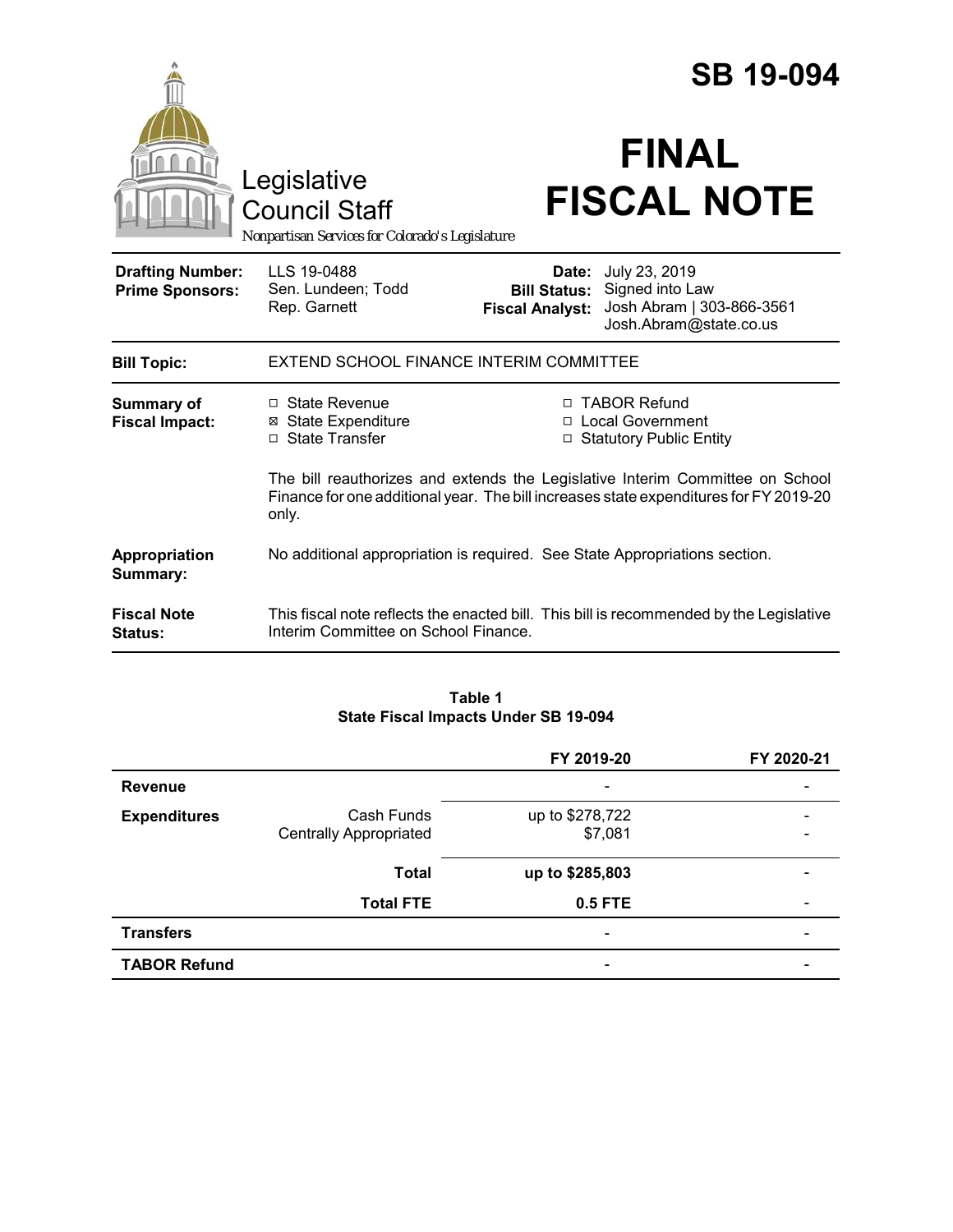July 23, 2019

# **Summary of Legislation**

House Bill 17-1340 created the Legislative Interim Committee on School Finance (the committee) to study school finance issues and make legislative recommendations concerning the funding of kindergarten through grade 12 (K-12) education in Colorado. The committee was authorized to meet during the 2017 and 2018 interim. This bill extends the work of the committee for one additional year through the 2019 interim.

Additionally, this bill:

- C allows the Speaker of the House of Representatives to appoint the committee chair for the 2019 interim, and allows the members of the committee to elect a vice chair;
- modifies the composition of the committee and specifies the method for filling vacancies;
- gives the committee flexibility to determine issues of study;
- authorizes, but does not require, that the committee contract with an outside vendor for data gathering, analysis or facilitation; and
- permits the committee to use any unspent and uncommitted appropriations from the current FY 2018-19 to pay for FY 2019-20 expenditures.

## **Background**

The committee met during the 2017 and 2018 interims. In each fiscal year, the committee received a \$380,000 appropriation for staff, member travel and per diem, and contacting with an outside vendor. The committee contracted with two separate vendors to assist with facilitation, research, and modeling alternative school finance allocation methods. In the current FY 2018-19, the committee spent or committed approximately \$101,279 of the appropriation, leaving approximately \$278,700 available for expenditure in FY 2019-20. Appropriations for the committee are from the State Public School Fund.

#### **State Expenditures**

For FY 2019-20 only, the bill increases state expenditures in the Legislature by up to \$285,803 and 0.5 FTE. New expenditures are displayed in Table 2 and discussed below.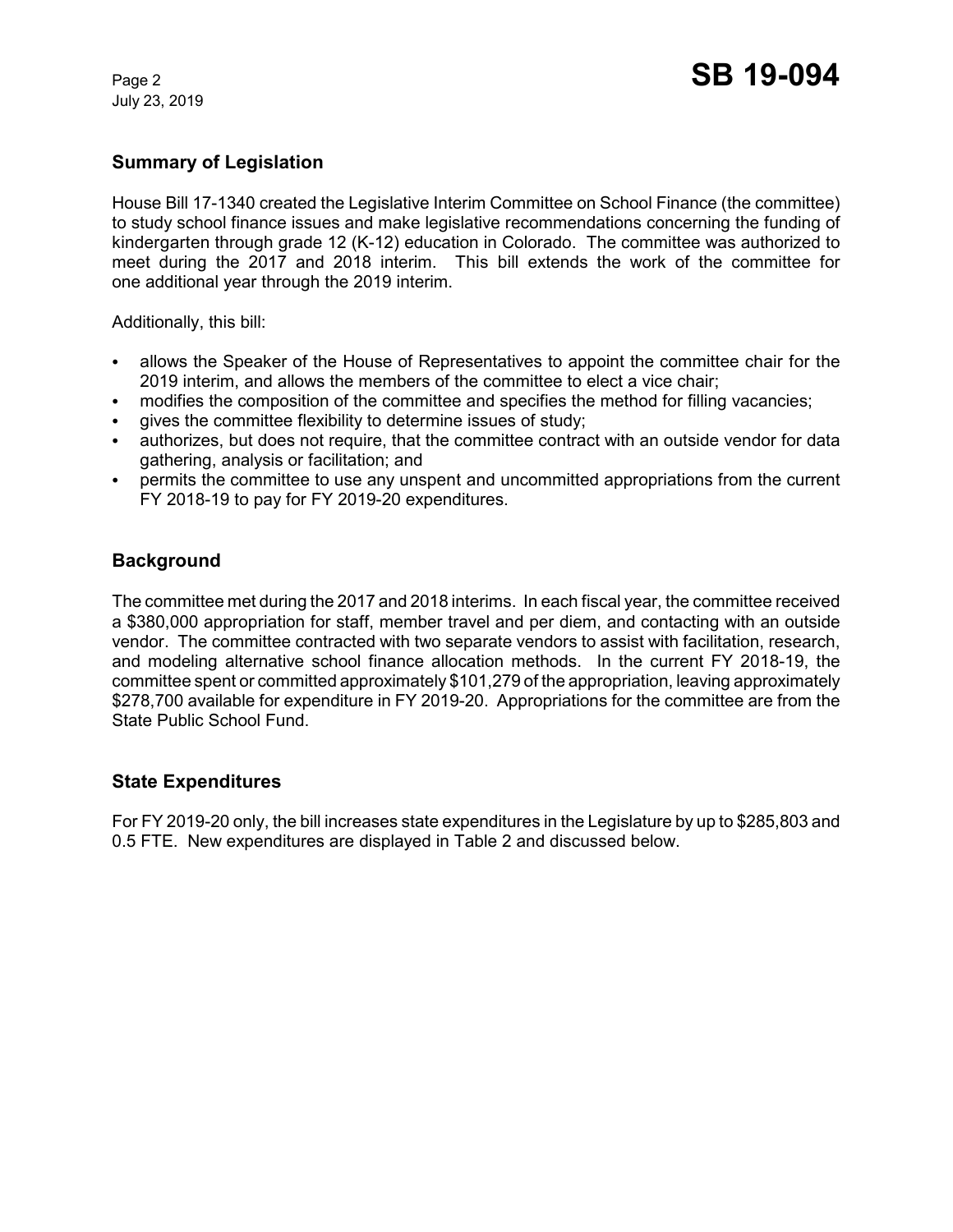|                                                    | FY 2019-20      | FY 2020-21 |
|----------------------------------------------------|-----------------|------------|
| <b>Legislative Department</b>                      |                 |            |
| <b>Personal Services</b>                           | \$31,208        |            |
| <b>Operating Expenses and Capital Outlay Costs</b> | \$475           |            |
| Legislator Travel/Per Diem/Reimbursements          | \$21,670        |            |
| <b>Vendor Contracts</b>                            | up to \$225,369 |            |
| Centrally Appropriated Costs*                      | \$7,081         |            |
| FTE - Personal Services                            | $0.5$ FTE       |            |
| <b>Total Cost</b>                                  | up to \$285,803 |            |
| <b>Total FTE</b>                                   | $0.5$ FTE       |            |

**Table 2 Expenditures Under SB19-094**

*\* Centrally appropriated costs are not included in the bill's appropriation.*

**Personal services.** Legislative Council Staff and the Office of Legislative Legal Services will provide staff support to the committee. Pursuant to House Bill 12-1299, interim committees are designated by the Legislative Council during the legislative session following letters of request made by individual legislators. Committees authorized through this process are within the legislative budget for the following fiscal year. Committees established in special legislation and not via the letter request process require an appropriation for staff support and other expenditures. Standard personnel costs include 0.3 FTE for Legislative Council staff and 0.2 FTE for Office of Legislative Legal Services staff.

**Legislator travel, per diem, and reimbursements.** The committee is authorized to meet five times during the 2019 interim. Ten legislators participating in five meetings will incur costs for travel, daily per diem, and reimbursement of expenses.

**Vendor contracts**. The committee is authorized but not required to enter into vendor contracts to support their work. Should the committee contract for vendor services in FY 2019-20, approximately \$225,300 is available.

**Centrally appropriated costs.** Pursuant to a Joint Budget Committee policy, certain costs associated with this bill are addressed through the annual budget process and centrally appropriated in the Long Bill or supplemental appropriations bills, rather than in this bill. These costs, which include employee insurance and supplemental employee retirement payments, are estimated to be \$7,081 in FY 2019-20.

#### **Effective Date**

The bill was signed into law by the Governor and it took effect on May 13, 2019.